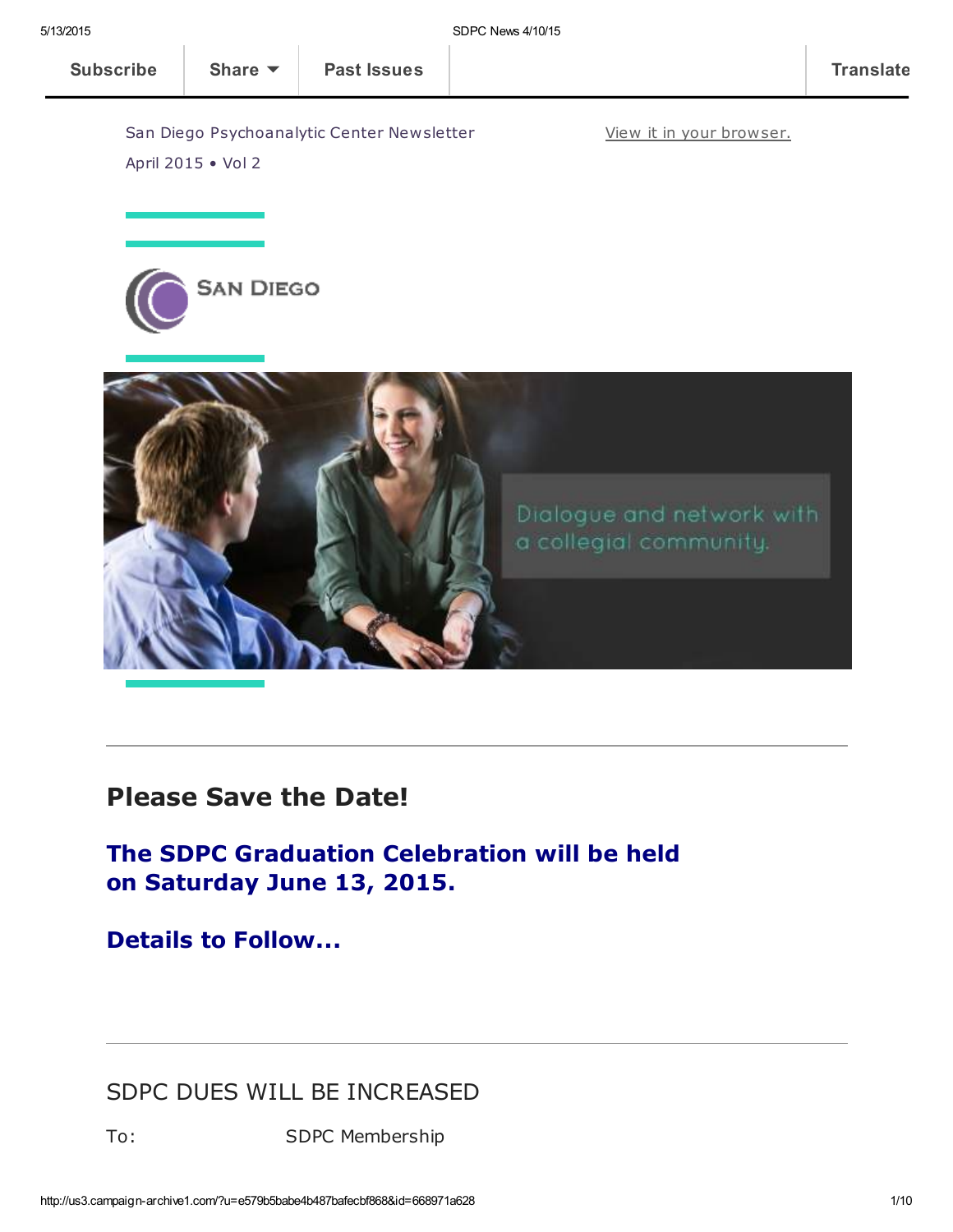From: Bryan Bruns, M.D., President

Date: April 8, 2015

Subject: Dues Increase

Dear SDPC Members,

The Board of Directors voted in favor of increasing the Membership Dues from \$900 to \$1,200 per year, beginning July 1, 2015. Our lengthy discussion about this involved the following issues:

Since the dues have not been raised for 6 years, there is inflation to take into account.

We are running a deficit of \$30,000 a year, of which at least \$12,000 has been made up this year by some of our members' voluntary contributions.

Some members have noted that they would be more willing to help balance our budget with donations after the Board considers dues and tuition increases.

We have asked other institutes what their dues and tuition fees are. The results are at the end of this notice and it can be seen that our dues are on the lower side.

The Board of Directors also decided that starting July 1, 2015, we will delay changing members' status from "psychoanalytic member" to "life member" from the current 70 years old, to 80 years old. The "life member" status has a lowered dues fee of \$300 per year. We are encouraging all current life members, even those over 80 years old to make a yearly donation up to the psychoanalytic member's dues level of \$1200 (if they can afford it). 80 is the new 70, right?

ANY MEMBER WHO CANNOT AFFORD THIS HIGHER DUES AMOUNT, AND NEEDS TO PAY A LOWER AMOUNT, CAN TELL MICHELLE AND WE WILL AGREE TO DISCUSS A LOWER LEVEL. WE WANT TO LOSE NO MEMBERS DUE TO THIS DUES INCREASE.

For the time being we are NOT going to raise the dues for our Psychoanalytic Psychotherapy members (\$400 or \$200 for new Psychotherapy Members), as we have had problems retaining them as members. We encourage Psychotherapy Members to make whatever additional donations they can afford.

We will discuss any tuition increases with the candidates and psychotherapy students before making any decisions about tuition increases. Again, we do not want to lose any candidates or students due to tuition increases and we want their input before making any decisions.

The Board welcomes any feedback or further suggestions.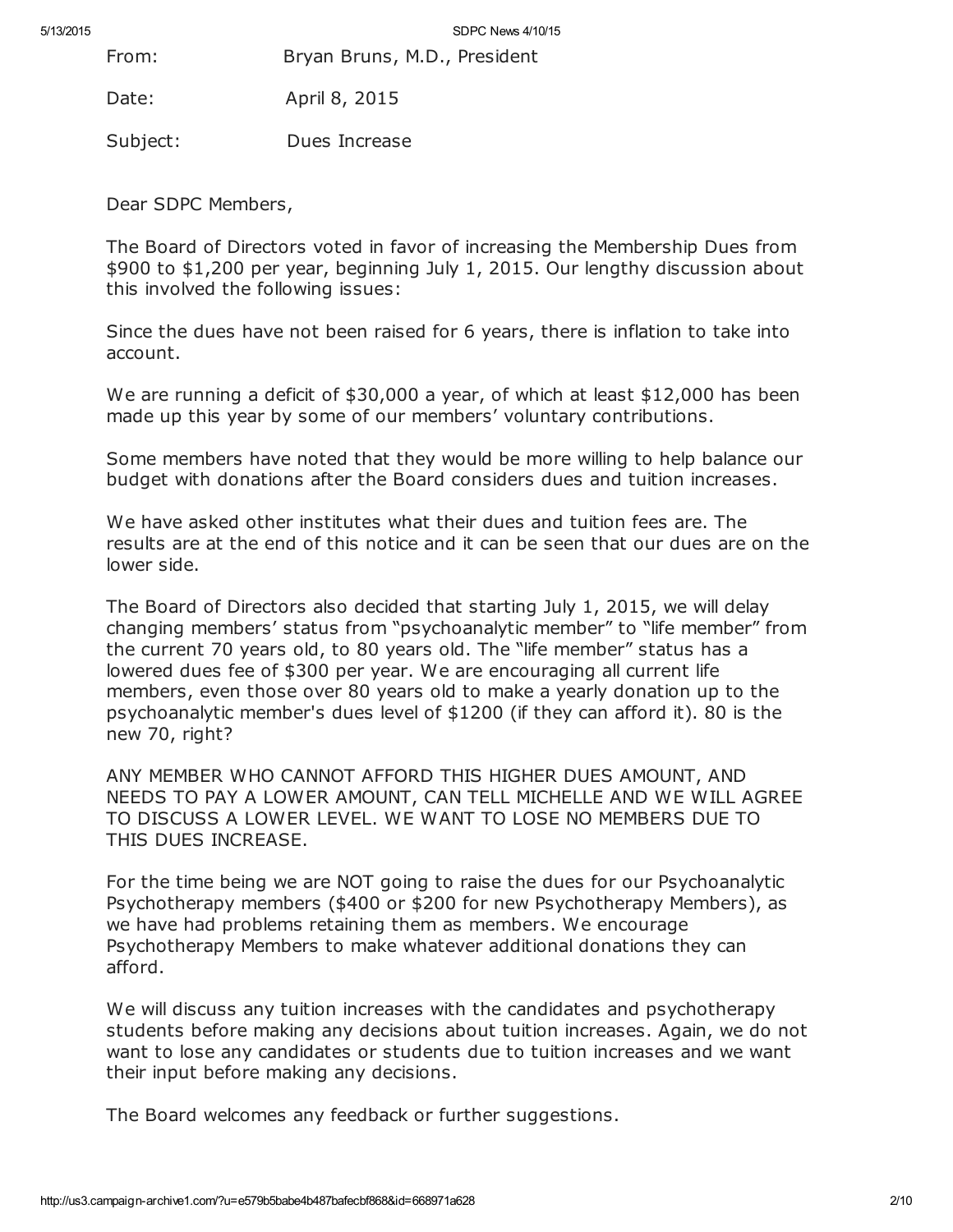Thank you all for all your continuing work and support.

Bryan E. Bruns, MD

President and Chairman of the Board, San Diego Psychoanalytic Center

| <b>Institute/Soc/CenterDues</b> |         | <b>Tuition (yr</b><br>$1-4)$ | # Candidates # Faculty |     |
|---------------------------------|---------|------------------------------|------------------------|-----|
| Houston                         | 1,000   | 2,730                        | 24                     | 48  |
| <b>Greater Kansas</b>           | 1,000   | 2,800                        | ?                      | ?   |
| New Orleans                     | 560     | 4,050                        | ?                      | 26  |
| Oregon                          | 1,350   | 4,500                        | 10                     | 29  |
| Pittsburgh                      | 1,860   | 2,630                        | 10                     | 35  |
| Philadelphia                    | 1,062   | 4,380                        | 22                     | 18  |
| St. Louis                       | no dues | 4,899                        | 21                     | 39  |
| San Francisco                   | 875     | 5,345                        | 42                     | 150 |
| Seattle                         | 1,150   | 2,940                        | 22                     | 60  |
| San Diego                       | 900     | 2,100                        | 13                     | 46  |

#### LEE JAFFE, PH.D. TO BE DISCUSSANT AT IPA CONGRESS KEYNOTE

Lee Jaffe, [Ph.D.](http://www.sdpsychoanalyticcenter.org/members/profiles/10#profile-main) has received the honor of being an invited discussant at a keynote presentation of the IPA Congress meetings this July in Boston. On Thursday, July 23rd (9:00am to 10:30am,) Dr. Jaffe will discuss a paper presented by French psychoanalyst Rene Roussillion about the analytic process of working with patients who suffer from a deficit in which the patient cannot verbalize sources of mental suffering because they have never been linked to language.

Dr. Jaffe will also be participating in a panel, along with an Argentinian and two Italian colleagues, exploring the world of Internet pornography from psychoanalytic perspectives. The time of this panel has not yet been announced.

The IPA Congresses, which happen once every two years, offer a unique opportunity to experience how psychoanalysts work around the world. This year it will take place in Boston from July 22nd thru July 25th. You can register for the Congress at *[ipa.org](http://ipa.org/)* 

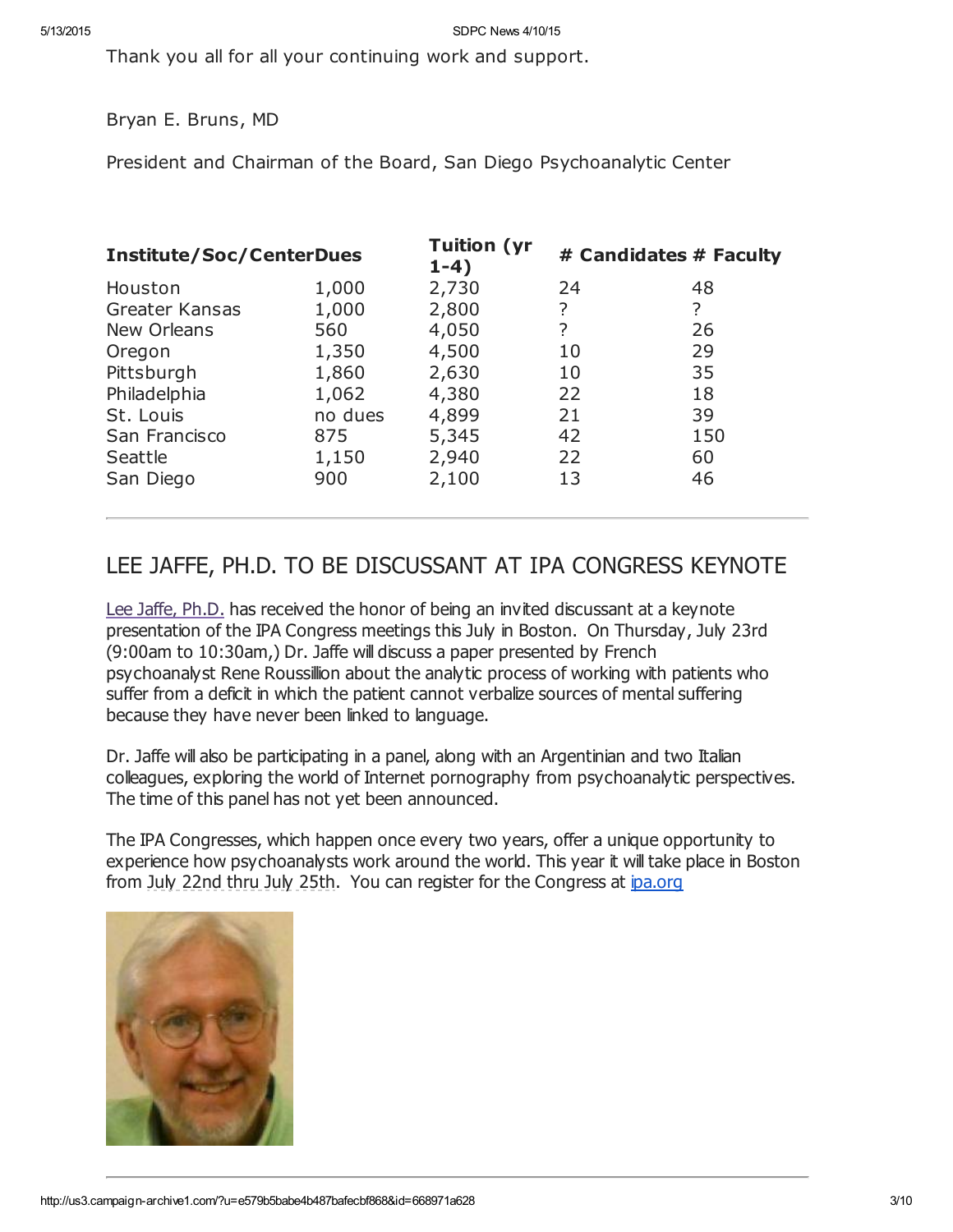SDPC Gala Fundraiser honoring Calvin [Colarusso,](http://www.sdpsychoanalyticcenter.org/members/profiles/20#profile-main) MD will be held on Saturday, 11/14/15

Please save the date. Invitations will follow shortly.

Calvin Colarusso, M.D.



## Memorial Event to Celebrate the Life and Legacy of SDPC Member Melford E. Spiro

#### When

Sunday April 19, 2015 from 2:00 PM to 5:00 PM PDT Add to [Calendar](http://r20.rs6.net/tn.jsp?f=001dVb55VlMRf3qdDUQ0KhFVYVW_cNvLIFT_DRSvGt6lU1KhGvMSp0IHBLov60ascjojLj-8QQQvyxPiXguMPF9tmC7V1l8EPfM_Q_qeCOmd02MrlYMykg90a7WmuQMshG1mJz0ASvpVm9M2-Qhb1CrHYeJjG4tktF4uXB43bvMHstC6iRXdvHeioVfJr4LVoLtliYf-eaF8QH0gHDfQFqKMpH0Um9byxiwSs7-obVC1V4_f_O9ejA6jLNaS0iGUPvXCqBi1bzpAyo=&c=RgCR7y7cAf56geZUp96p1-An1hcVzvLrwPgjUmWAQfeOVL5O8wya5w==&ch=ebM6tCJhhmeEaj4Z1_FxD-a3oAMNmI3h_oVRUu-IzY8VLCWKAj8Afw==)

The faculty of the Department of Anthropology at UC San Diego invite you to a memorial event to celebrate the life and legacy of the late Melford E. Spiro, our department's founder.

**Where** UCSD Faculty Club Lounge Muir Lane La Jolla, CA 92093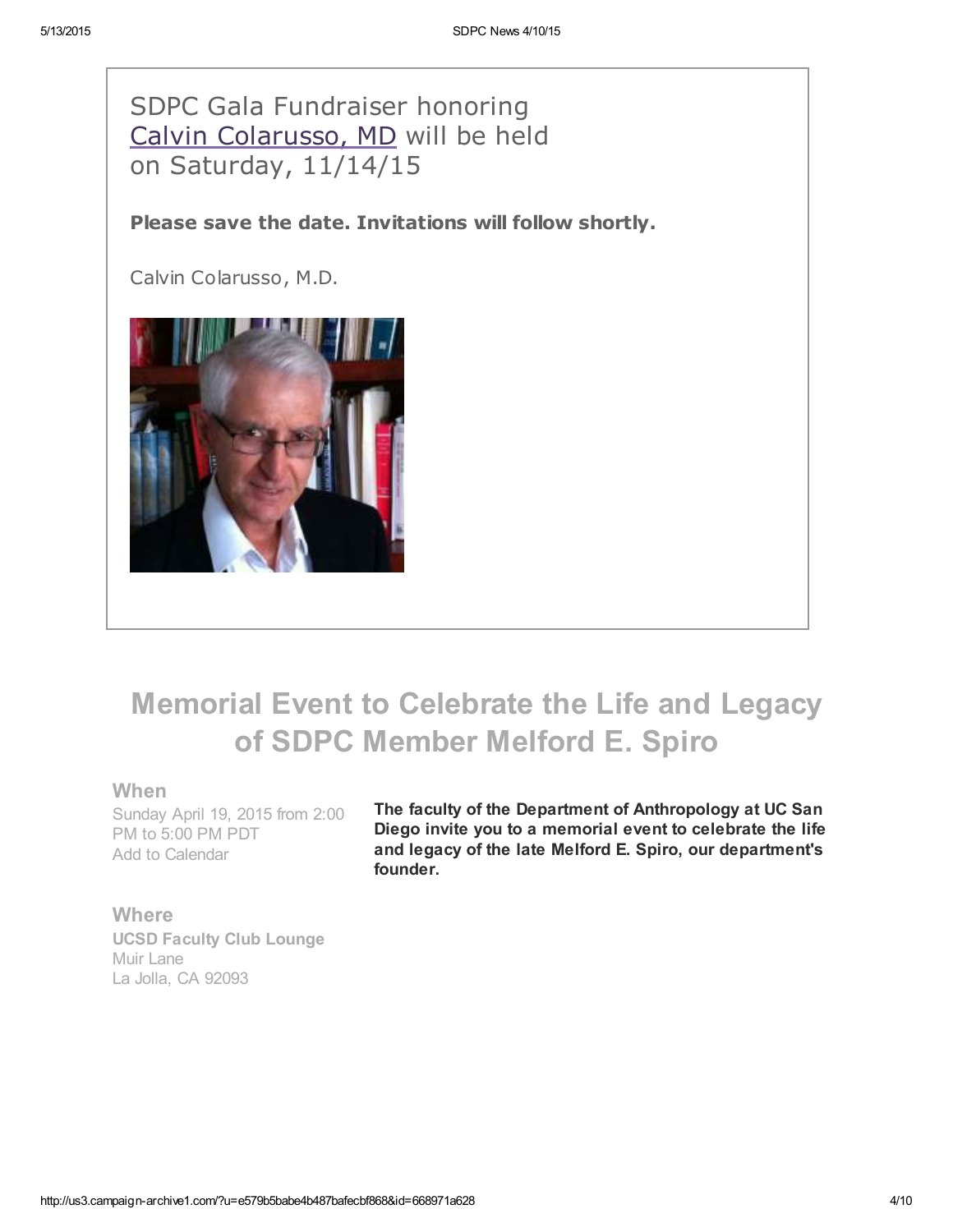5/13/2015 SDPC News 4/10/15





Click on the link below to register or RSVP.

Get more [information](http://events.r20.constantcontact.com/register/event?oeidk=a07eapqof6p4d3340aa&c=5070d010-cc2e-11e4-9897-d4ae52754dbc&ch=50b8fca0-cc2e-11e4-98c3-d4ae52754dbc) [Register](http://events.r20.constantcontact.com/register/regform?oeidk=a07eapqof6p4d3340aa&c=5070d010-cc2e-11e4-9897-d4ae52754dbc&ch=50b8fca0-cc2e-11e4-98c3-d4ae52754dbc) Now!

I can't [make](http://events.r20.constantcontact.com/register/decline?oeidk=a07eapqof6p4d3340aa&c=5070d010-cc2e-11e4-9897-d4ae52754dbc&ch=50b8fca0-cc2e-11e4-98c3-d4ae52754dbc) it

For more information, please contact the Department of Anthropology.

#### Sincerely,

Karen Wagner UC San Diego Department of Anthropology [ant-financial@ucsd.edu](mailto:ant-financial@ucsd.edu) [858-534-4146](https://events.r20.constantcontact.com/register/eventReg?oeidk=a07eapqof6p4d3340aa&oseq=&c=5070d010-cc2e-11e4-9897-d4ae52754dbc&ch=50b8fca0-cc2e-11e4-98c3-d4ae52754dbc)

### Haig Koshkarian, M.D. stars in Sunset Park

SDPC Member and actor, Haig Koshkarian, M.D. is currently featured in a play, Sunset Park, which runs at Scripps Ranch Theatre between March 21 through April 19, 2015. Tickets (858) [578-7728](tel:%28858%29%20578-7728) or [SCRIPPSRANCHTHEATRE.ORG](http://scrippsranchtheatre.org/)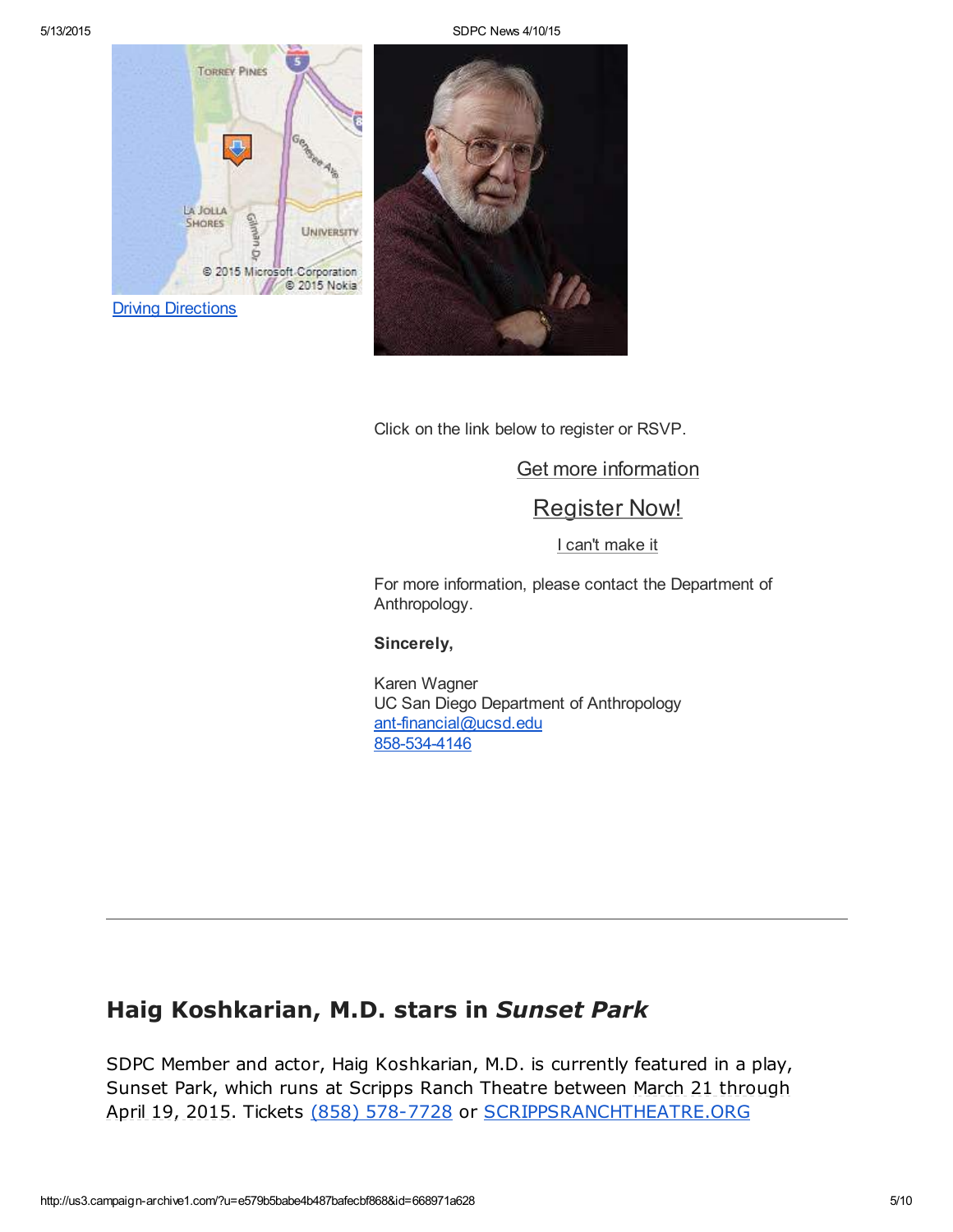#### 5/13/2015 SDPC News 4/10/15

" ... Sunset Park is about family - and, as such, it is inevitably about all our families... There are elements of these entertaining people and their conflicts and issues in all of our families, including mine. I certainly recognize conversations in this play that took place in my home over the years with parents and grandparents. OY! " (excerpt by Director, Eric Poppick.)

"Haig gives us a moving and deeply felt performance of a bitter grandfather - a must see." (Maria Ritter)

Haig Koshkarian, M.D.



### Donate to SDPC Through [Amazon](http://www.sdpsychoanalyticcenter.org/node/395#overlay-context=node/395) Smile

[AmazonSmile](http://smile.amazon.com/about) is a simple and automatic way for you to support SDPC every time you shop, at no cost to you. Amazon will donate 0.5% of the price of each purchase you make through AmazonSmile to SDPC. Sign up now and specify San Diego Psychoanalytic Center as the organization of your choice.

# SDPC Educational Events

### Working Moms and Their Children: Psychoanalytic Perspectives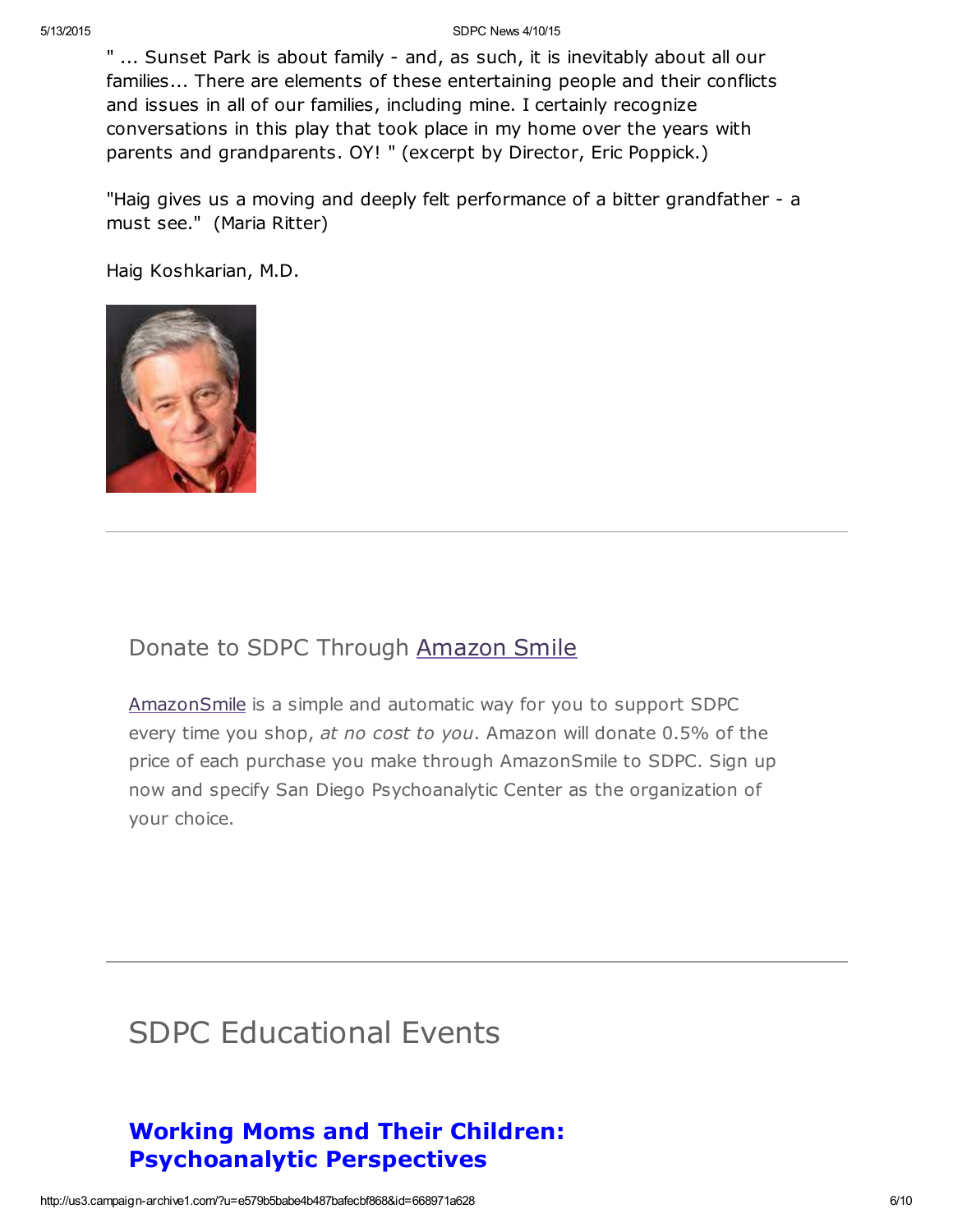Faculty Presenter: Lee Jaffe, [Ph.D.](http://www.sdpsychoanalyticcenter.org/members/profiles/10#profile-main) When: Friday, April 17, 2015 ~ 7:30-9:30 p.m. (7:00 – registration/wine and cheese) Where: SDPC  $\sim$  4455 Morena Blvd., Ste. 202 San Diego 92117 Cost: Analytic & Psychotherapy Members: No fee, Associate Members: \$21, Student Members: \$10, Friends: \$21, non-members \$25, students \$15 CEUs: 2 hours

In order to pay the bills, many households must have two parents with jobs that earn money. In this presentation Dr. Jaffe will explore, from a psychoanalytic point of view, the remarkably different realities for working mothers raising their children in the United States as compared to South Korea. These comparative perspectives will reveal factors that impact the emotional and cultural realities of being a mom who works outside the home.

Lee Jaffe, [Ph.D.,](http://www.sdpsychoanalyticcenter.org/members/profiles/10#profile-main) has been in private practice in the San Diego area since 1983. He is a licensed clinical psychologist, an adult supervising and training psychoanalyst, and a child/adolescent psychoanalyst, as well being a member of the faculty of the UCSD department of Psychiatry. In his La Jolla office, he provides consultations and individual treatment for adults, adolescents, and children, which include psychotherapy, psychoanalysis, and psychological testing, as well as providing treatment for couples in distress and pre-marital counseling. He is certified by the American Psychoanalytic Association's Board on Professional Standards, he is past President of the San Diego Psychoanalytic Center, and he has served in various capacities on both national and international professional organizations. He has published numerous scientific articles and a book on assessment for psychoanalytic treatment, as well as serving on the editorial boards of scientific journals.

Educational Objectives: At the end of this presentation, participants should be able to:

1. Describe the demographic realities of working mother's in the U.S. 2. Articulate a developmental model for understanding the impact of working on mothers.

3. Identify the sources of maternal satisfaction and distress in the mother's mind.

4. Understand the emotional, psychological realities of U.S. working mothers by comparison to realities in South Korea.

RSVP: [sdpc.michelle@gmail.com](mailto:sdpc.michelle@gmail.com)

See more upcoming educational events [here.](http://www.sdpsychoanalyticcenter.org/community-connections/upcoming-events)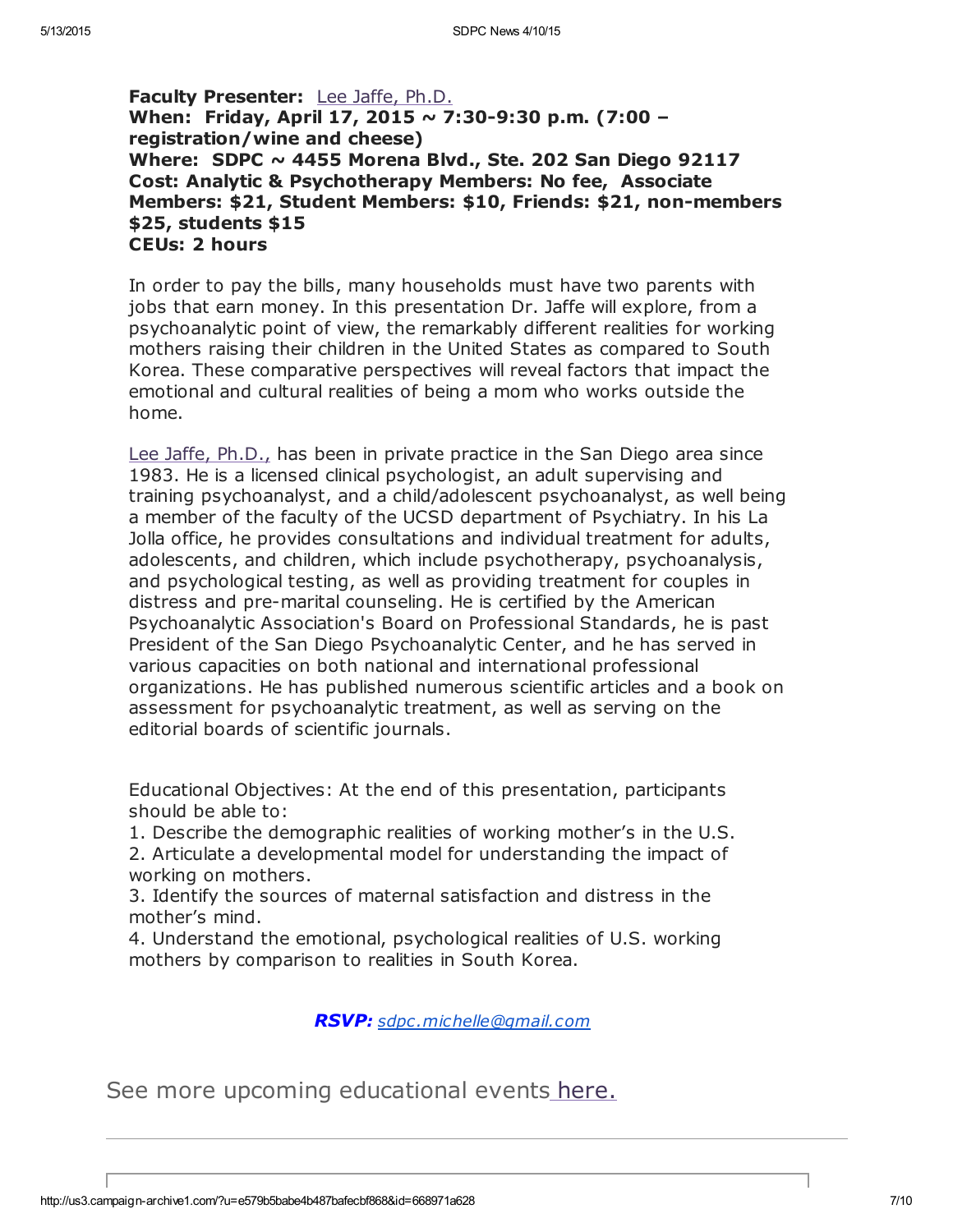San Diego Psychiatric Society's Annual Conference, Advances In Addiction

The San Diego Psychiatric Society planning committee cordially invites you to attend the San Diego Psychiatric Society's Annual Conference, Advances In Addiction on June 6<sup>th</sup> and 7<sup>th</sup>, 2015. Please visit [www.sdpscme.](http://www.sdpscme.org/)[com](http://www.sdpscme.com/) for the full agenda, speaker bios, and registration information. If you would like additional information, please contact Executive Director Victoria Pak at [info@sandiegopsychiatricsociety.org.](mailto:victoria.pak@gmail.com)



The San Diego Psychoanalytic Center is dedicated to promoting the relevance and vitality of psychotherapy and psychoanalysis

Advanced Training **Referral Service**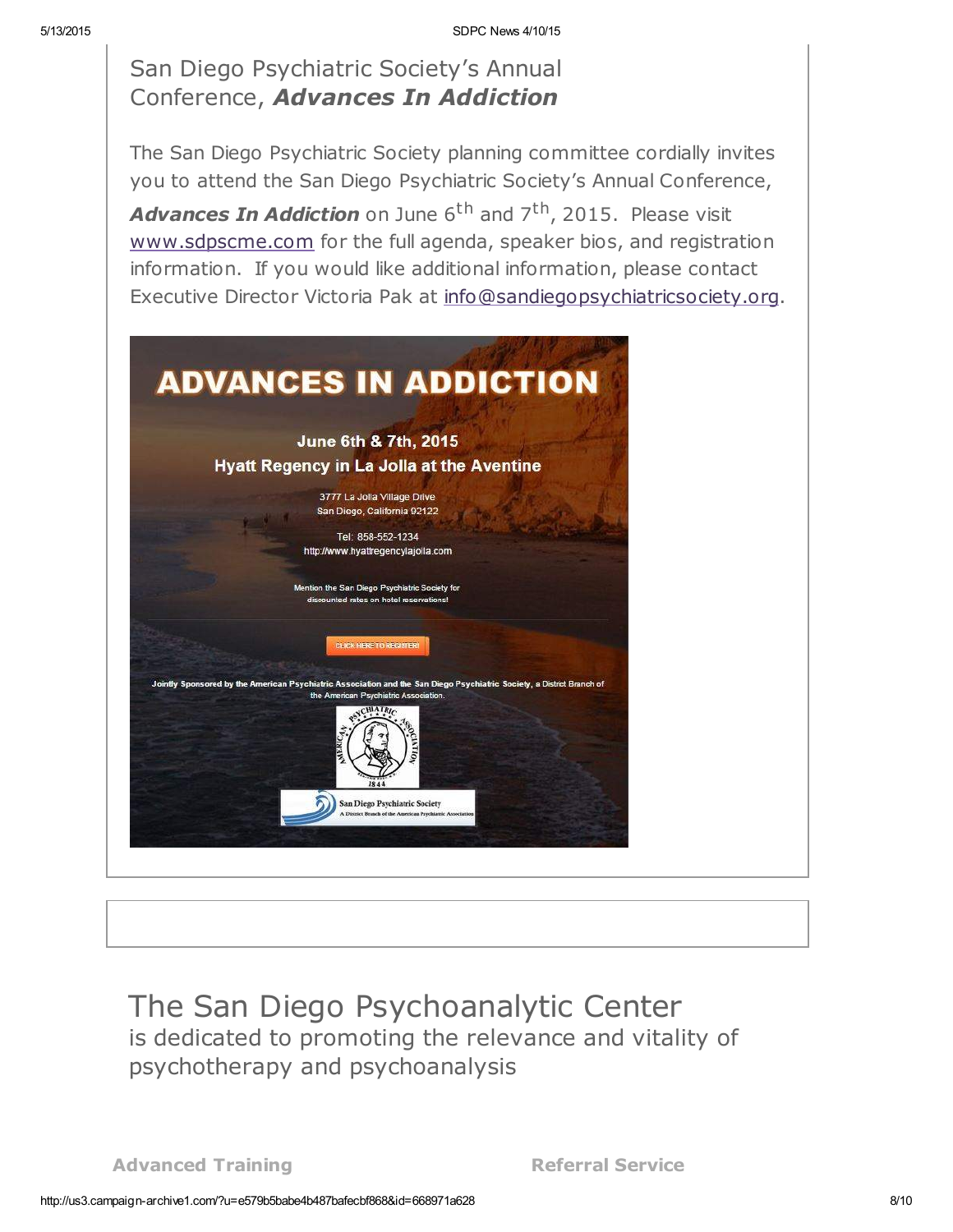#### 5/13/2015 SDPC News 4/10/15

Innovative, inspiring and individualized education

Continuing Education

Educational events for mental health professionals and the public about psychoanalytic thinking and clinical applications in diverse settings

#### Mentoring

Fellowship for mental health trainees early-career therapists

Community Involvement Connections with mental health professionals, academic institutions, and professional societies

Referrals for psychoanalysis and psychoanalytic psychotherapy for adults, adolescents and children in the San Diego area (619-615-8428)

Events and Celebrations Upcoming event: Spring celebration to honor new grads

Collegial Connections Community of supportive, experienced, and dedicated psychoanalytic therapists

Practice Promotion Support in building your therapy practice

# Services Offered By SDPC Members

Please send your Announcements to: sdpc.michelle@gmail.com

## SDPC Member Classifieds

Please send your Announcements to: sdpc.michelle@gmail.com

REMINDER: Please send all future announcements/event advertisements to Ms. Michelle Spencer at: sdpc.michelle@gmail.com. They will be included in the next volume of the SDPC weekly newsletter.